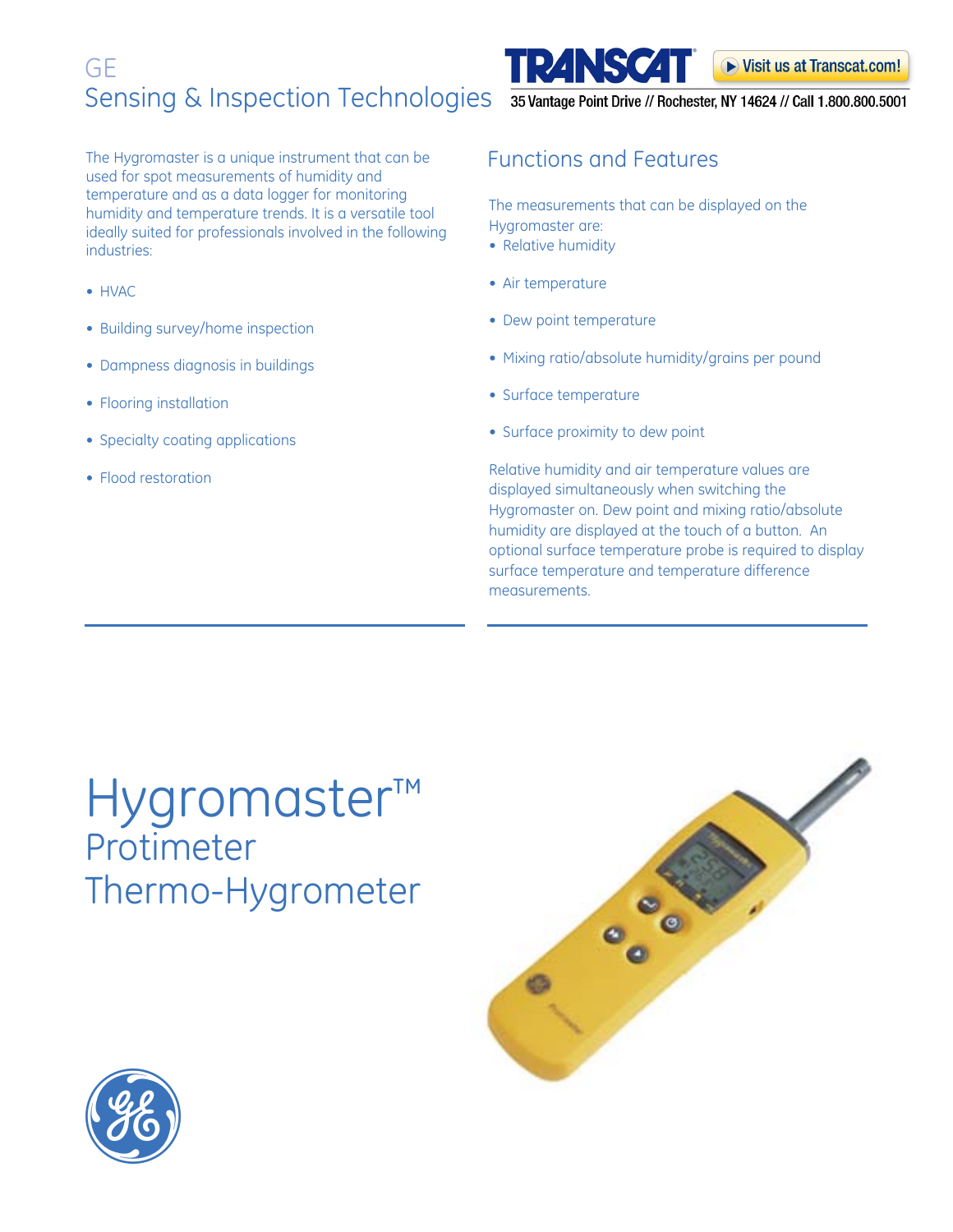## Data Logging Functions

When concise and accurate environmental readings need to be reported, the Hygromaster is the ideal instrument. The ability to record readings instantly at the push of a button or leave the instrument in place over a period of time makes this instrument ideal for many applications including:

- Concrete floor moisture measurement
- Indoor air quality
- Environmental health
- HVAC
- Flood restoration

The Hygromaster can be set to record measurements over time. The data logger can be set and activated from the instrument buttons or from a PC. Measurements can be saved and displayed in tabular and graphical form. The user selects four data logging parameters listed below:

- Logging interval: 1 minute to 24 hours
- Delayed start logging: 1 minute to 24 hours
- Number of logs: maximum of 398 records
- Job number: range from 1 to 15



*Assign job numbers to data*



*Automatic graphing\_windows based PC.*



*Set interval 1 minute to 24 hours*

### Humidity Probe Options

The Hygromaster may be used with two styles of interchangeable humidity probe, the Hygrostick and the Quikstick.

*Hygrostick part number POL4750, ideal for high moisture applications such as concrete*



*Quikstick part number POL8250-2, ideal for full range fast response % RH application*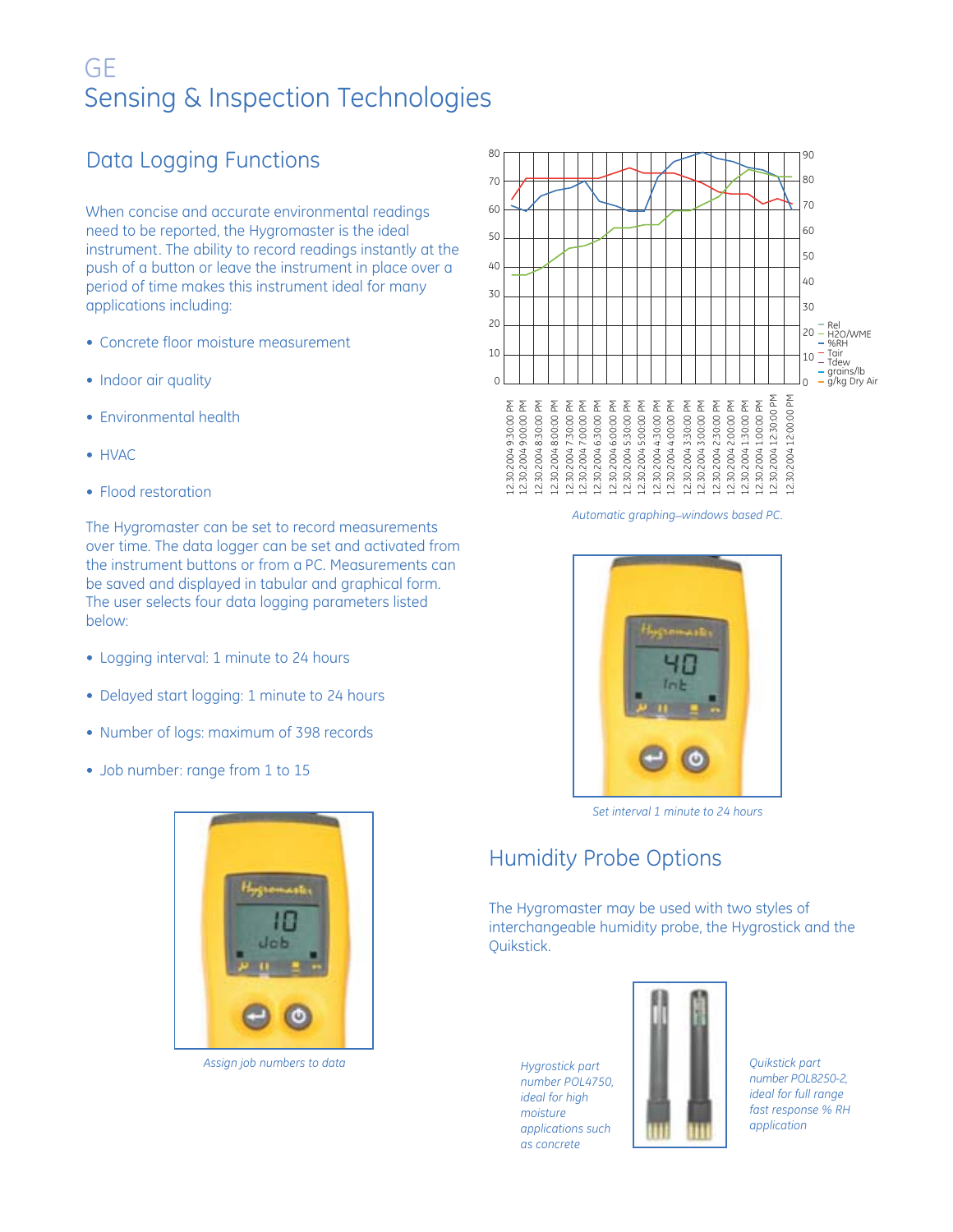## Concrete Floor Moisture Measurement

The Hygromaster may be used in accordance with BS8201/8203 and ASTM F2170-02 codes of practice for surface and sub-surface humidity measurement of concrete floor slabs.

Protimeter pioneered the sleeve test for sub-surface measurement that involves measuring the equilibrium humidity in a sleeve inserted into a hole drilled into the slab. If excessive moisture is found, the sleeve cap is replaced and left for re-testing when appropriate.

A small hole is drilled in the concrete. Next, a humidity sleeve is inserted and capped flush with the floor. The relative humidity of the air in the test hole is now at the same moisture level as the concrete around it. Flooring product manufacturers normally recommend RH readings between 75% and 85% depending on the permeability of the product being installed. See humidity box in accordance with BS8201/8203 or ASTM F2170-02 for exact test procedures.

Readings from multiple Hygrosticks can be taken and recorded with ease. If it's long term measurements you need, simply set the logging start, stop and interval times and leave the instrument in place.

Humidity readings can be taken with the use of humidity sleeves or humidity box.

A further equilibrium relative humidity test method, which requires no drilling, is the surface humidity box method. This method is incorporated in the current British Standard Codes of Practice for floor laying, BS8201, BS8203 and BS5325. At the time of print this method is also a draft ASTM test F2420-05. The humidity box is a block of foam with a cavity at its center, which equalizes with the surface it is placed. The HygroStick is inserted through a hole in the side of the box and measurements are taken using the optional extension lead and Hygromaster or MMS Plus instrument. Although the method measures at the surface, it is largely unaffected by changes to atmospheric conditions unlike the calcium chloride test.